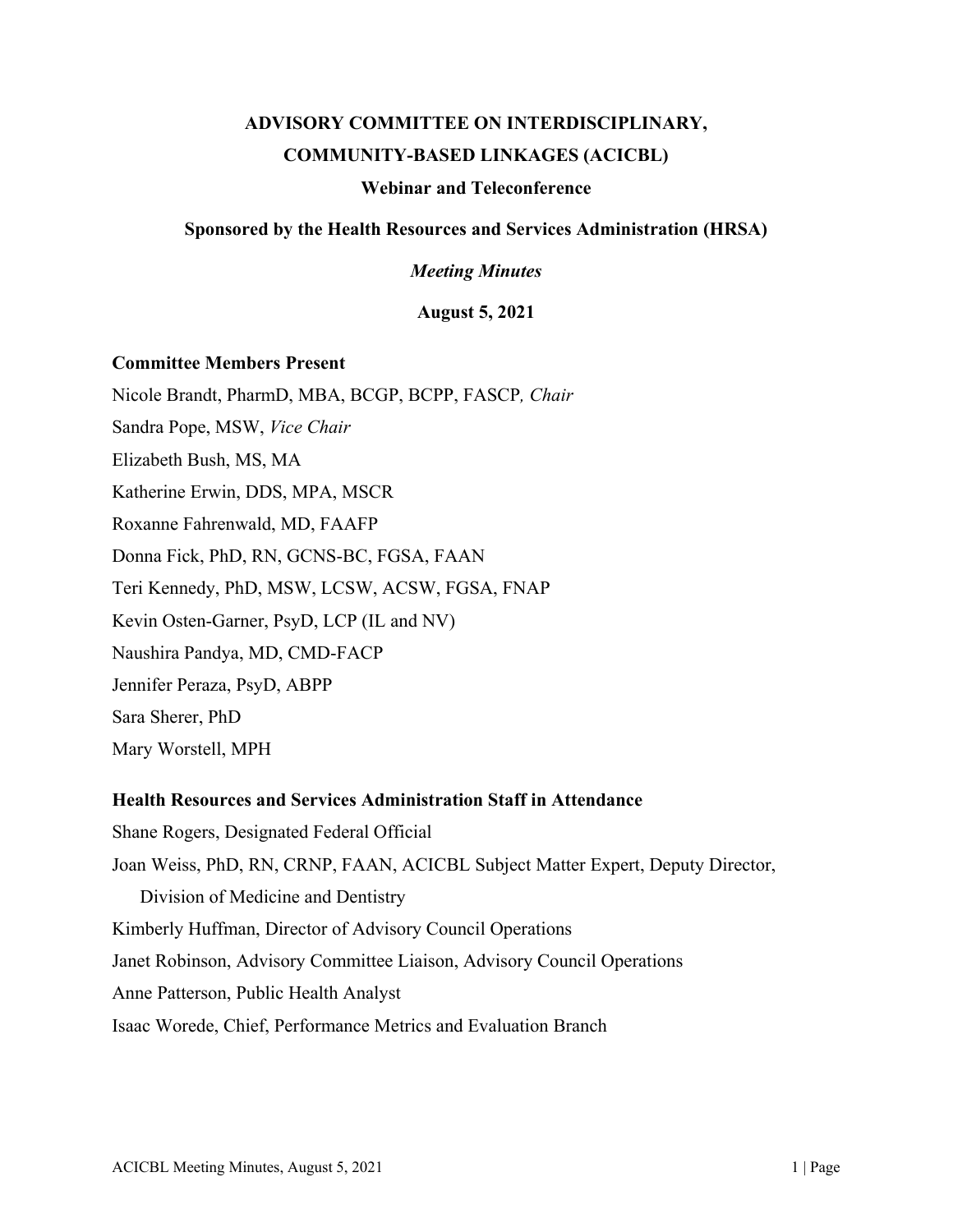### **Welcome and Introductions**

Mr. Shane Rogers convened the third meeting of the Advisory Committee on Interdisciplinary, Community-Based Linkages (ACICBL, or the Committee) in fiscal year (FY) 2021 at 10:03 a.m. Eastern Daylight Time (EDT) on Thursday, August 5, 2021. The Department of Health and Human Services (HHS) Health Resources and Services Administration (HRSA) sponsored the meeting, which was conducted virtually with a videoconference meeting platform. Mr. Rogers welcomed the Committee, including eight new members, HRSA staff, and members of the public. He reminded the Committee of its charge. Ms. Janet Robinson provided instructions for using the virtual platform to participate in the meeting.

Dr. Nicole Brandt welcomed the Committee, thanked HRSA staff, and reviewed the meeting agenda. She invited Committee members to introduce themselves, describe their work, and share something about what they do for entertainment. Dr. Brandt noted that new Committee member, Thomas Teasdale, DrPH, FGSA, FAGHE, was unable to attend this meeting.

# **Presentation: History of the Health Professions Accreditors Collaborative (HPAC)**

# *Peter H. Vlasses, PharmD, DSc (Hon.), FCCP Executive Director Emeritus Accreditation Council for Pharmacy Education (ACPE) Convener, HPAC*

In January 2020, Dr. Joan Weiss and former ACICBL Chair Mr. James Stevens submitted a letter to HPAC requesting endorsement of Recommendations 3 and 4 of the Committee's 17<sup>th</sup> Annual Report. The recommendations concern team-based and age-friendly health care. In response, Dr. Vlasses requested to make a presentation to the Committee about HPAC's work and processes. HPAC has no formal structure. All HPAC members also are members of the Association of Specialized and Professional Accreditors (ASPA), which comprises 61 member organizations that set educational standards for more than 100 disciplines and accredit more than 25,000 programs. Many member organizations are reviewed according to standards of external entities, such as the U.S. Secretary of Education or the Council for Higher Education Accreditation. ASPA members collaborate to learn from each other about quality improvement processes. Approximately one-third of members are health profession accrediting organizations. In 2009, six members founded the Interprofessional Education Collaborative (IPEC) to define interprofessional competencies and develop approaches to interprofessional education. In 2011, IPEC published *Core Competencies for Interprofessional Collaborative Practice,* an expert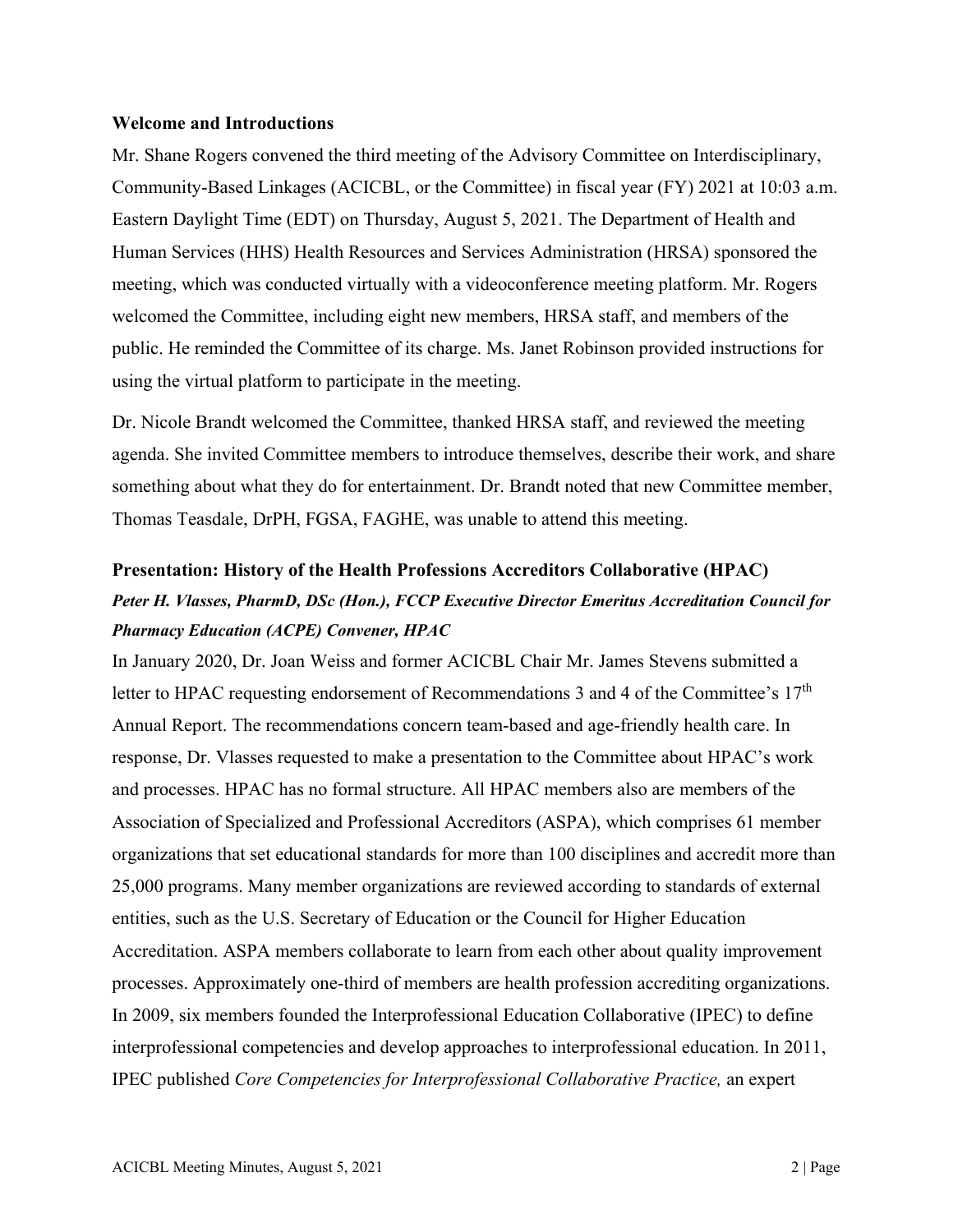panel report that identifies four core competencies and 39 sub-competencies. The four core competencies are: 1) values and ethics, 2) roles and responsibilities, 3) interprofessional communication, and 4) teams and teamwork. IPEC now has 20 members. The organization has updated the competencies it recognizes to address public health and population health issues. It is currently working on updating these competencies again.

HPAC was founded in 2014 and includes 25 members. Members are those that founded IPEC and other ASPA member health profession education organizations committed to IPEC competencies and interested in shared competency standards. HPAC's mission is to, "provide a forum for members to cooperate in areas of mutual interest to ensure that accreditors' standards, policies and procedures support and prepare graduates for contemporary practice as part of interprofessional teams."

HRSA, the Robert Wood Johnson Foundation, the Josiah Macy, Jr. Foundation, the Gordon and Betty Moore Foundation, the John A. Hartford Foundation, and the University of Minnesota founded the National Center for Interprofessional Practice and Education in 2012. HPAC and the National Center for Interprofessional Practice and Education collaborated to develop and publish *Guidance on Developing Quality Interprofessional Education for the Health Professions.* This document discusses terminology and what defines quality in an interprofessional education environment, and provides specific guidance for institution leaders, program leaders and faculty, and accreditation boards, commissions and evaluators. Both number of visitors and visits to HPAC's website have increased since the guidance document was published. Many visitors have downloaded the document.

In Fall 2020, HPAC met virtually to discuss, "Advancing health equity and addressing health disparities in health professions education." During the meeting, members discussed whether to endorse ACICBL's recommendations. HPAC's planning committee is pleased that ACICBL reached out to HPAC. Some members expressed interest in endorsement while others did not think it would be appropriate to do so at that time, in part because HPAC was, and still is, occupied with assessing accreditors' equity standards. Dr. Vlasses recommended for ACICBL to direct its request for endorsement to IPEC because IPEC is currently updating its standards, which form the basis for HPAC standards. IPEC endorsement would facilitate incorporating ACICBL's recommendations into HPAC standards and guidance.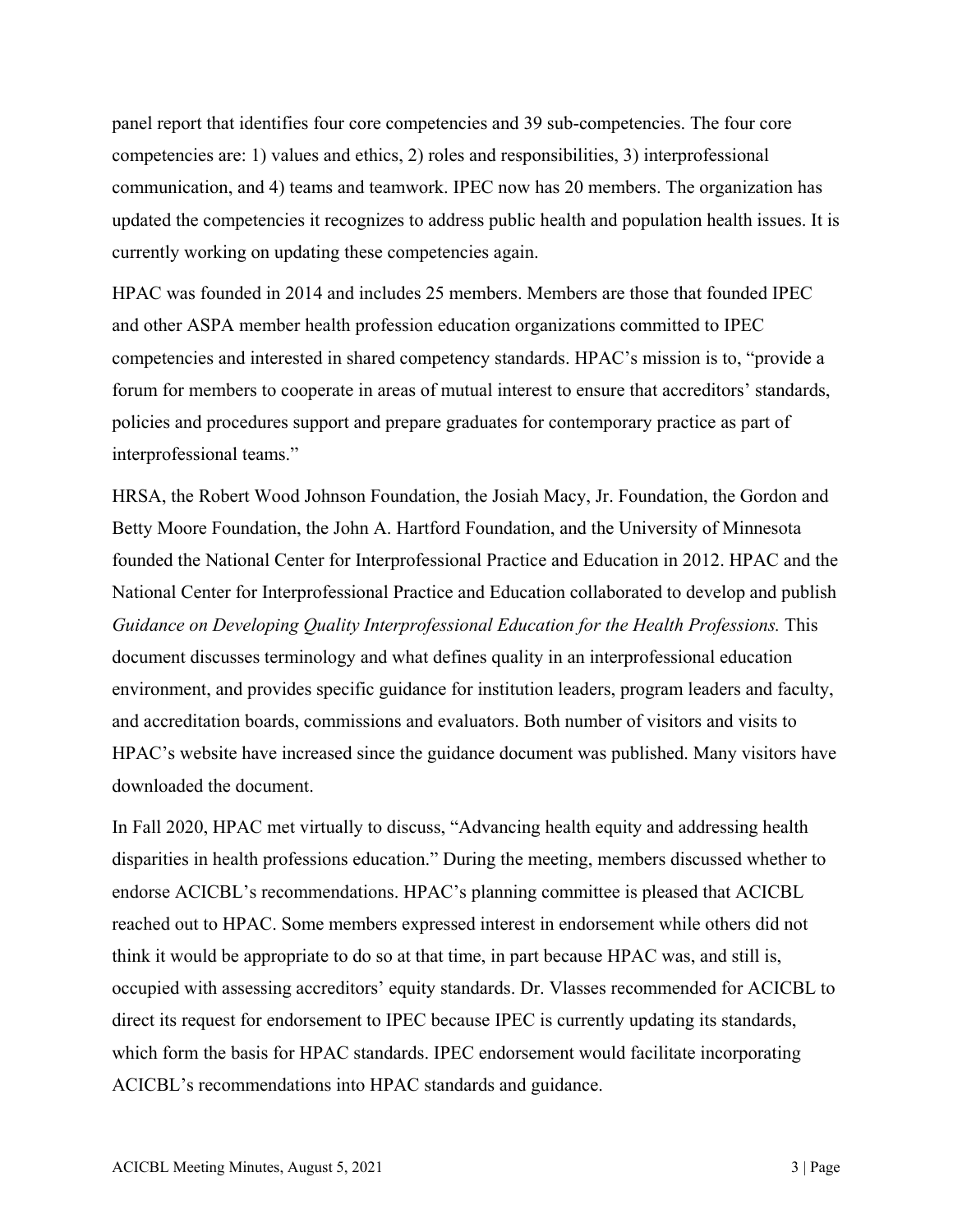### **Discussion**

Dr. Brandt requested a summary of the timeline for IPEC's standards revisions. Dr. Vlasses explained that IPEC currently is reviewing competencies, so the present is a logical time to request that IPEC consider endorsing the Committee's recommendations. The National Center for Interprofessional Practice and Education has invited IPEC to deliver a presentation on revisions to its standards at the National Center's Fall 2021 meeting, which HPAC representatives will attend. This will provide an opportunity to call HPAC's attention to IPEC's response to the ACICBL recommendations, and to invite HPAC commentary. Dr. Vlasses offered to share IPEC leaders' contact information and invited Dr. Brandt to say he had recommended that she approach them. Dr. Vlasses recommended having an informal conversation with a representative from IPEC prior to submitting a formal written request. Dr. Teri Kennedy noted that IPEC will convene a virtual town hall on September 17, 2021. She shared a link to the town hall and encouraged Committee members to participate.

Dr. Donna Fick inquired how ACICBL can align with HPAC and IPEC priorities beyond equity and age-friendly care. Dr. Vlasses answered that both organizations are committed to interprofessional education and IPEC competencies, which is a key way that ACICBL already aligns with IPEC. Age-friendly health care may be part of IPEC's updated competencies. HPAC is likely to be interested in working with the Committee to promote interprofessional education.

# **Presentation: HRSA Data Warehouse Feedback Session**

# *Elizabeth Kittrie, Office of the Associate Administrator, Senior Advisor Michael Arsenault, Director of the Division of Business Operations Bureau of Health Workforce, HRSA*

Ms. Elizabeth Kittrie and Mr. Michael Arsenault are asking all HRSA advisory committees and councils to comment on HRSA's data warehouse. BHW shares health workforce data with the public in response to mandates for data sharing and evidence building, and to promote public health and support workforce development. BHW is working to make data more accessible and usable, and is interested in input regarding how to accomplish this.

BHW national data resources include Area Health Resource Files (AHRF), Nursing Workforce Survey data, shortage designation data, and the National Practitioner Data Bank. Data resources also include HRSA grant data, data on health professions training programs, and resources that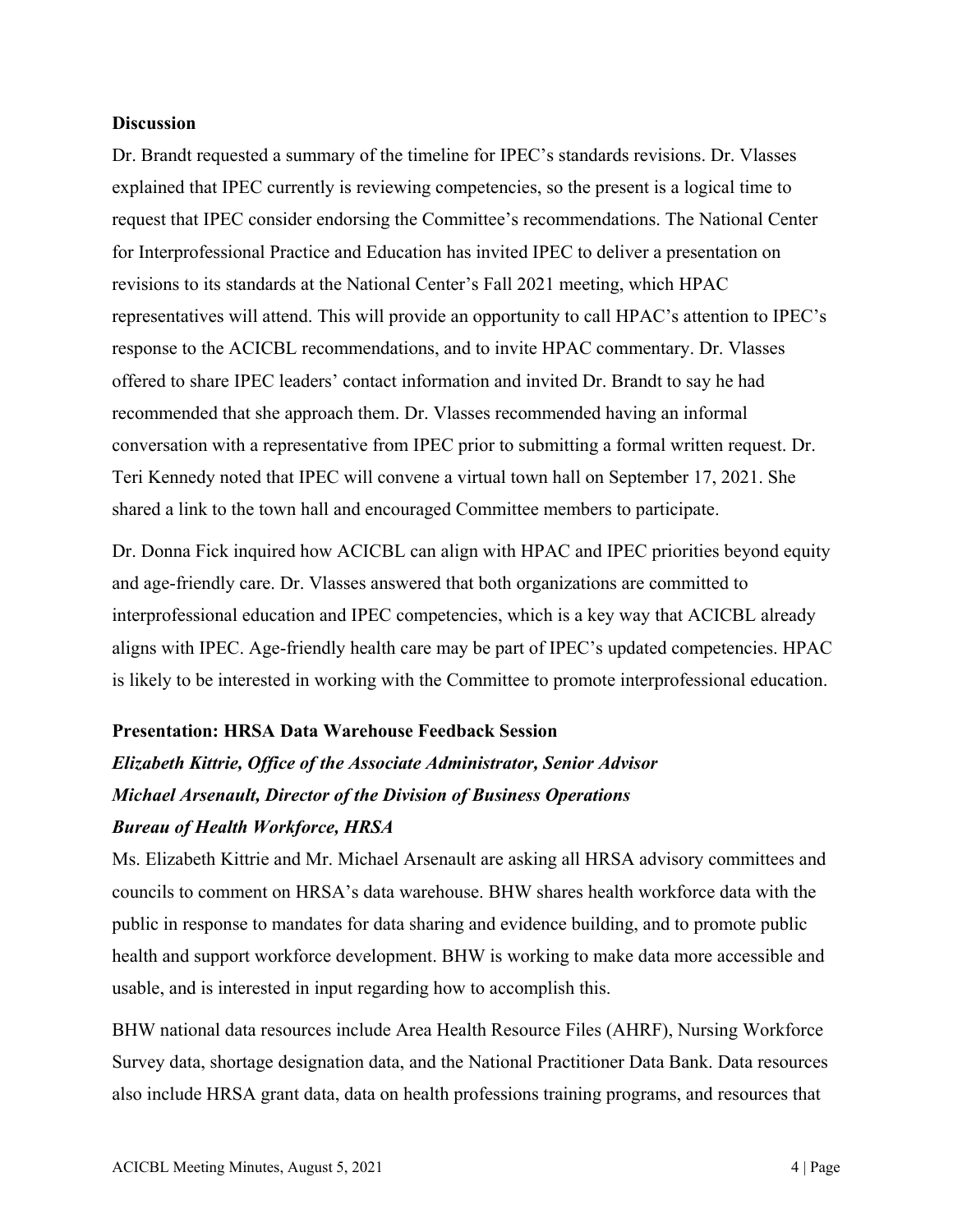provide data on BHW programs that fund individuals. The last set of data resources includes BHW clinician and field strength dashboards, and National Health Service Corps (NHSC) and Nurse Corps programmatic data sources and map visualizations. Clinician dashboards provide data about retention following fulfillment of service obligations.

### **Discussion**

Mr. Arsenault inquired whether Committee members had been aware of HRSA's data tools, how members have used these tools, what feedback they have about the tools, and what additional health workforce data would be useful. Several committee members reported being aware of some, but not all, tools. Dr. Osten-Garner reported that he had not been aware of the NHSC Health Workforce Connector, which he now plans to use to help interns plan their careers. Members have used workforce shortage data for grant writing and as a reference in professional work.

Several committee members recommended providing guidance about how to use the data and tools. Committee members also suggested considering which stakeholders would be likely to use specific data resources, then contacting those audiences with information about the data resources and potential utility. Social media, academic workshops, and professional conferences are potential channels for promoting HRSA data utilization. Grant applicants often learn about HRSA data resources through notices of funding opportunities (NOFO). Using consistent language in NOFOs and other HRSA documents that refer to data resources would facilitate users' searches for information.

Suggestions for data that would be useful included: data that allow comparison between grantees' activities and performance, statewide staffing and turnover data, availability of services in a specified geographic area, and availability of providers trained to serve patients with sensory disabilities or geriatric patients. Mr. Isaac Worede noted that the website provides links to reports on program outcomes and the health workforce. Ms. Kittrie invited Committee members to email further comments to Mr. Rogers.

HRSA will continue to conduct listening sessions with stakeholders and develop strategies for data externalization through December 2021. HRSA will implement data warehouse changes between February and June 2022. Data to be developed and released include a Workforce Projection Visualization tool, AHRF diversity data, and BHW program applicant data.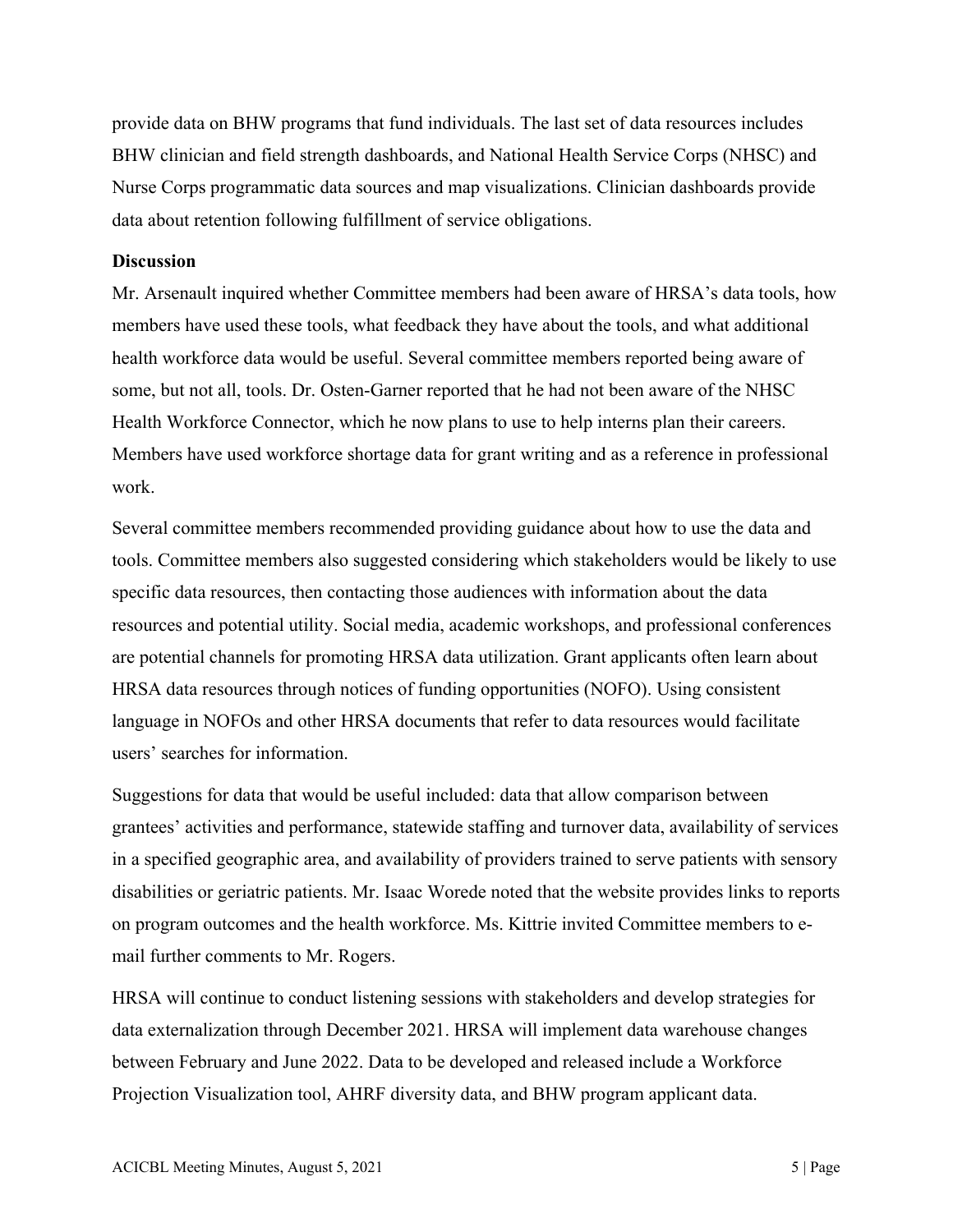#### **Discussion: Finalize 20th Report to Congress with Public Comment**

Dr. Brandt reviewed the report development process for new Committee members, then invited comments. Committee members agreed that the report should acknowledge informal caregivers as stakeholders in quality health care. Ms. Mary Worstell stressed that health care providers should be able to identify informal caregivers and assess their capabilities. Ms. Elizabeth Bush suggested clarifying that HRSA's definition of the healthcare workforce includes students in health professions programs. The Committee and Dr. Weiss agreed that the report should include the full definition of the healthcare workforce. Dr. Fahrenwald noted that the report addresses health care for the public, rather than public health, as indicated by the title. She suggested considering changing the title.

Ms. Worstell noted that sight and hearing decline for many people as they age. Many healthcare providers are challenged to address needs related to sensory disabilities. The report should acknowledge this as well as gender differences in aging. Dr. Donna Fick pointed out that agefriendly health systems focus on mentation, which includes sensory processing. Dr. Kennedy explained that, based on recent focus group results, she recommends changing the term "overlooked," which she had previously recommended using, to "excluded." "Excluded" can include people with disabilities. Dr. Kennedy indicated that the report should emphasize that age-friendly health systems promote equity and address disparities. Dr. Fick and Ms. Worstell suggested that the report should emphasize the urgent need for more equitable access to highquality geriatric care. Because the population is aging and poor quality care can lead to increased costs, it is important to act on the Committee's recommendations soon to address emerging needs to improve health care and reduce costs of care for older adults.

Dr. Osten-Garner noted that regulatory flexibility to facilitate telehealth access during the COVID-19 public health emergency will expire soon. He inquired whether the report should address the resulting interjurisdictional access restrictions and payment barriers. Dr. Weiss responded that the 19<sup>th</sup> report discussed value-based payment. She reminded the Committee that its purview is advice and recommendations regarding Title VII Part D programs. Dr. Kennedy reported that the National Academies of Practice is advocating for continuing regulatory flexibility. She offered to provide contact information for Committee members interested in supporting these efforts. Dr. Fahrenwald suggested that the report emphasize the value of telehealth in increasing access to healthcare. She indicated that it may be useful to write a letter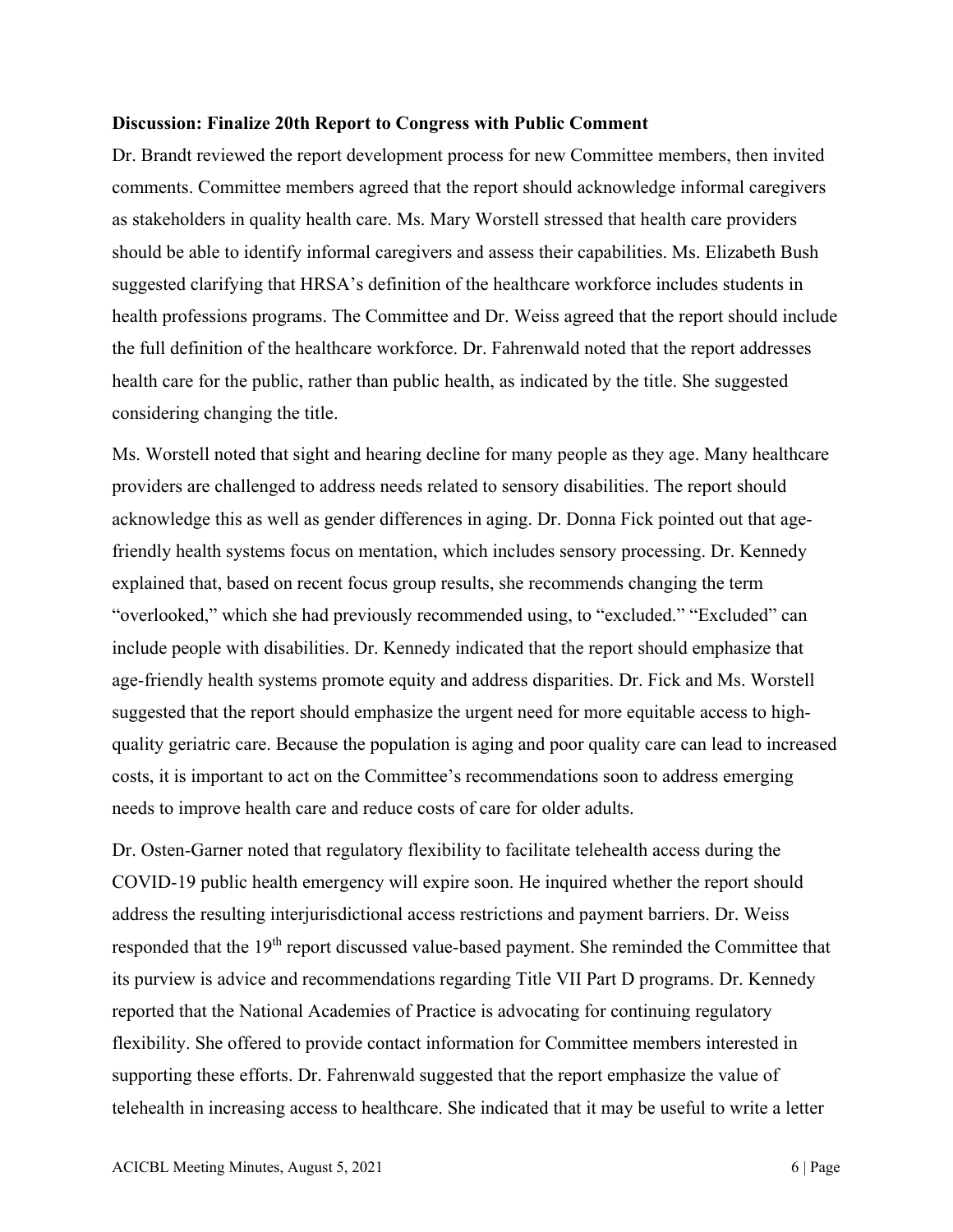to the Centers for Medicare & Medicaid Services (CMS) asking for continued regulatory flexibility for telehealth reimbursement and suggesting CMS encourage states to do the same.

Ms. Worstell suggested that the recommended 25 percent increase in funding for telehealth may not be sufficient. There is extensive need for telehealth equipment and support, which is likely to require more than a 25 percent increase. The Committee's request must reflect that the need is serious. However, other Committee members pointed out that recommendations for increases should consider that AHECs are required to match funding. Committee members agreed that they would prefer to review data on how recent resource increases affect telehealth and telehealth outcomes before requesting a greater increase. Mr. Rogers offered to invite a BHW representative to present information about telehealth resources and needs at the Committee's next meeting.

Mr. Rogers invited public comment on the draft report, noting that it had been available for review for about 2 weeks on the Committee's website. No comment was offered. Dr. Brandt made a motion to accept the report pending minor edits. Ms. Pope seconded the motion. The Committee unanimously voted to accept the report pending final updates to be made by a work group, with support from the technical writer. Volunteers for the work group were Ms. Worstell, and Drs. Kennedy, Osten-Garner, Fahrenwald, and Fick. As Chair, Dr. Brandt is committed to joining the work group. Mr. Rogers thanked the writing subcommittee, Dr. Weiss, and the technical writer for their work on the report.

#### **Discussion: Coronavirus Aid, Relief, and Economic Security (CARES)**

#### **Act Consultation Letter**

Dr. Brandt reported that the Committee sent a letter to the Secretary of Health and Human Services regarding the CARES Act. The letter supports HRSA's workforce development objectives. She mentioned that BHW committee and council chairs have met with each other and presented at each other's meetings, and would like to continue collaborating. Other committees and councils supported the CARES Act and advocate support for telehealth. Dr. Brandt invited questions and comments about the letter and collaboration with other committees and councils. Committee members expressed interest in continued collaboration.

Dr. Weiss reported that Congress allocated approximately \$15 million to BHW for training related to COVID-19 and telehealth. BHW used funds to support the Geriatrics Workforce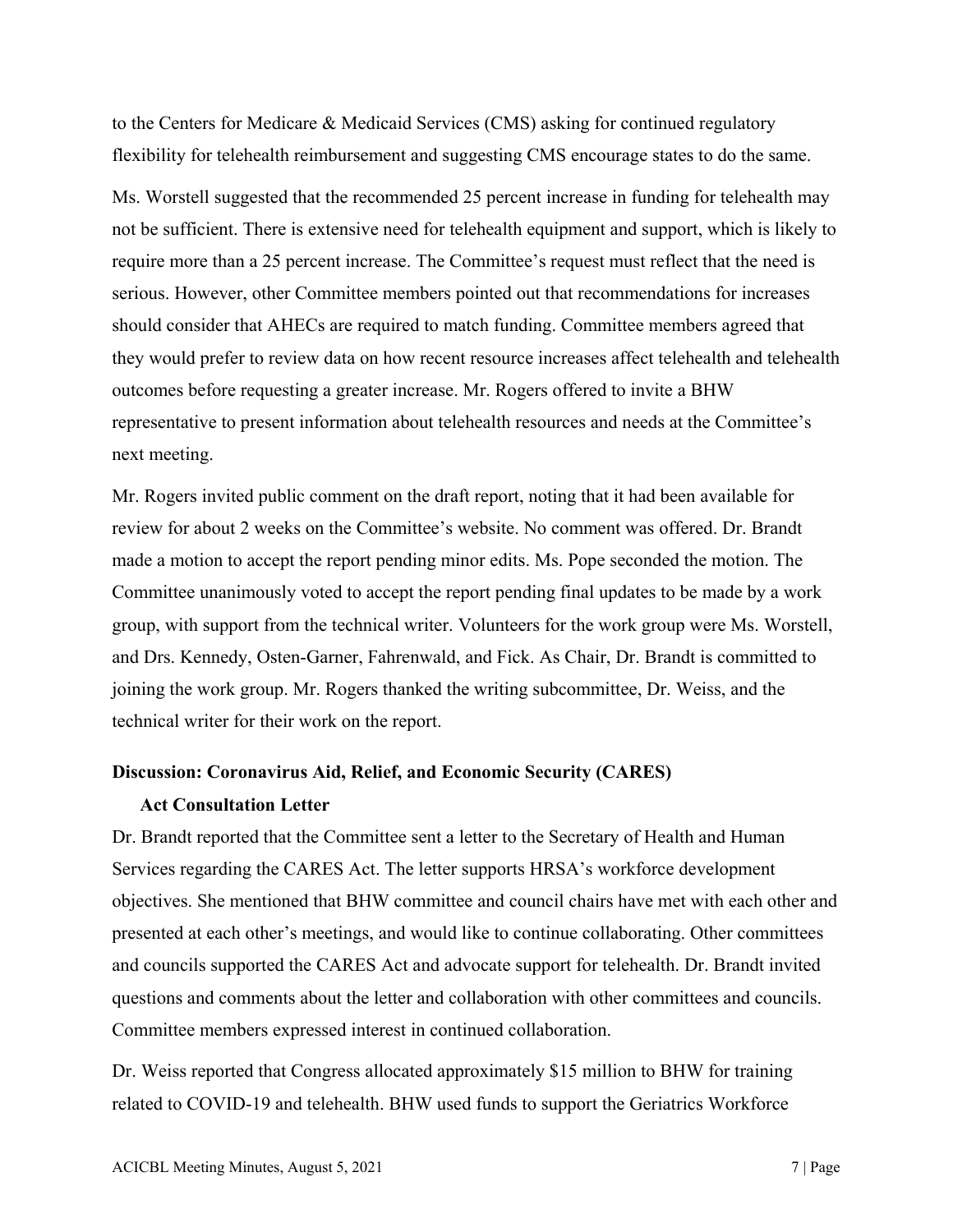Enhancement Program (GWEP), the Area Health Education Center (AHEC) program, the Centers of Excellence, and the Nurse Education, Practice, and Retention program. GWEP used funds for training and to purchase equipment and wifi access for patients, families, and caregivers. GWEP linked training to practice improvement and CMS telehealth reimbursement measures. If the Committee decides to make recommendations regarding telehealth reimbursement, it should consider linking the recommendation to training and education, practice improvement, or health outcomes.

#### **Discussion: Potential Topics for Fiscal Year 2022**

At Ms. Pope's request, Mr. Rogers displayed the Committee's recommendations for the  $17<sup>th</sup>$ through  $20<sup>th</sup>$  reports. Dr. Kennedy noted that many health departments in small rural and frontier communities do not know how to use data. Health informatics experts are a critical part of interprofessional health teams. They are able to develop data reports for rapid response to public health emergencies and to support continuous quality improvement. Health informatics is a distinct profession with an accrediting body. The value of health informatics and the role of professionals trained in informatics in the health workforce is a potential topic for the Committee's next report. Dr. Fick supported this suggestion. Dr. Fahrenwald noted that some health information systems can be burdensome and decrease health workforce morale. She suggested that the report could discuss how informatics experts and health care providers could collaborate to develop health information systems that support relationships between patients and care providers, which would improve provider satisfaction and workforce retention. Dr. Kennedy explained that informaticians build systems based on end users' needs, thereby reducing burden.

Dr. Osten-Garner noted that mental health professionals on interprofessional health care teams can help to support provider well-being and also help to address public trust issues. Several committee members emphasized the importance of measuring how well health systems support provider well-being. Dr. Weiss noted that Congress recently appropriated \$120 million for workforce resiliency training. Notices of Funding Opportunity have been released for programs to promote resiliency in the health professional workforce, technical assistance, and health workforce resilience.

Committee members reported that financial, social, and emotional challenges have made retaining the health workforce, including students in health professions programs, an important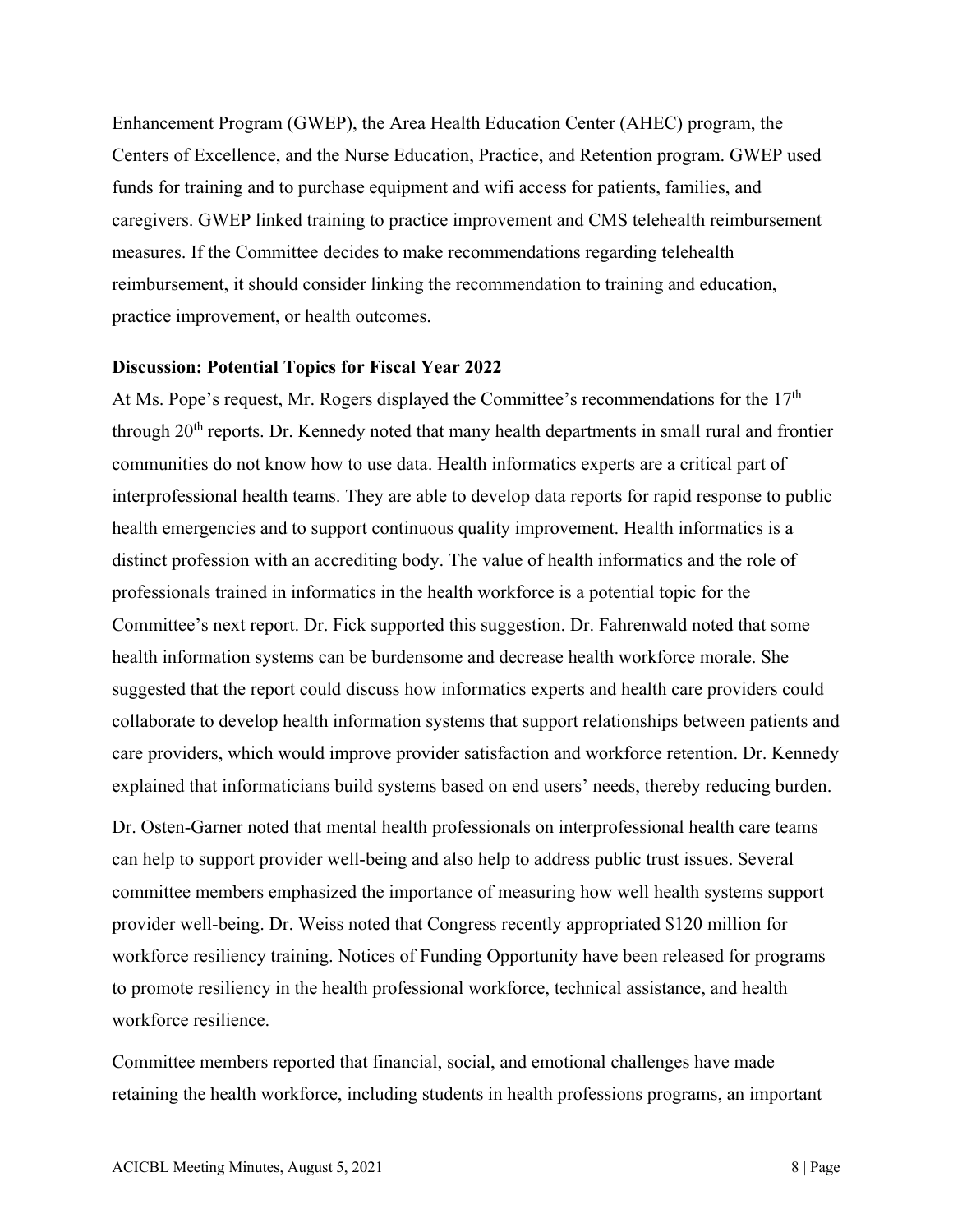current issue. COVID-19 and its sequelae have traumatized the health workforce. Burnout is a serious issue for nursing home staff, mental health care providers, informal care providers, and other health workforce members. Provider well-being is essential for workforce retention. Health systems must offer trauma-informed care to support traumatized providers to recover, train the workforce to be resilient, and offer systemic support for provider well-being. Several Committee members also agreed that the health care workforce needs training to deal with surges in need for care.

Ms. Bush suggested that the report could consider how non-traditional learners, such as adults making career changes, can help to address the health workforce shortage. Council members noted the value of encouraging elementary and early secondary school students to pursue careers as health professionals. Dr. Fahrenwald suggesting recommending more flexibility in AHEC funding match requirements, to allow more support for efforts, such as elementary school education, that will not generate revenue.

Ms. Worstell suggested focusing on the role of informal caregivers in the health workforce. Other members agreed and suggested that the report discuss training the workforce to assess and address informal caregivers' needs. Dr. Fick suggested that the report could focus on training the health workforce to address stigma affecting people with physical or mental disabilities and others. Dr. Peraza suggested that the report could discuss how barriers to meeting basic needs such as housing and food affect public health.

Dr. Kennedy noted that the current report is entitled, "Reimagining Public Health Infrastructure and the Health Workforce for the 21st Century" and suggested that the next report could focus on rebuilding public health infrastructure, public trust, and the public health workforce, which could include many ideas the Committee had discussed. Other members supported this suggestion. Dr. Fahrenwald pointed out that telehealth can support many suggestions the Committee had discussed, such as connecting informal caregivers to hospitals, and connecting specialists to patients or providers in long-term care facilities.

Ms. Worstell inquired how the Committee should determine specific report topics. Dr. Weiss noted that the call for abstracts for the upcoming BHW stakeholders meeting, which was sent to all Council members, includes tracks which reflect BHW's priorities. Referring to these tracks could help members to select report topics. Priorities include COVID-19, health equity, diversity,